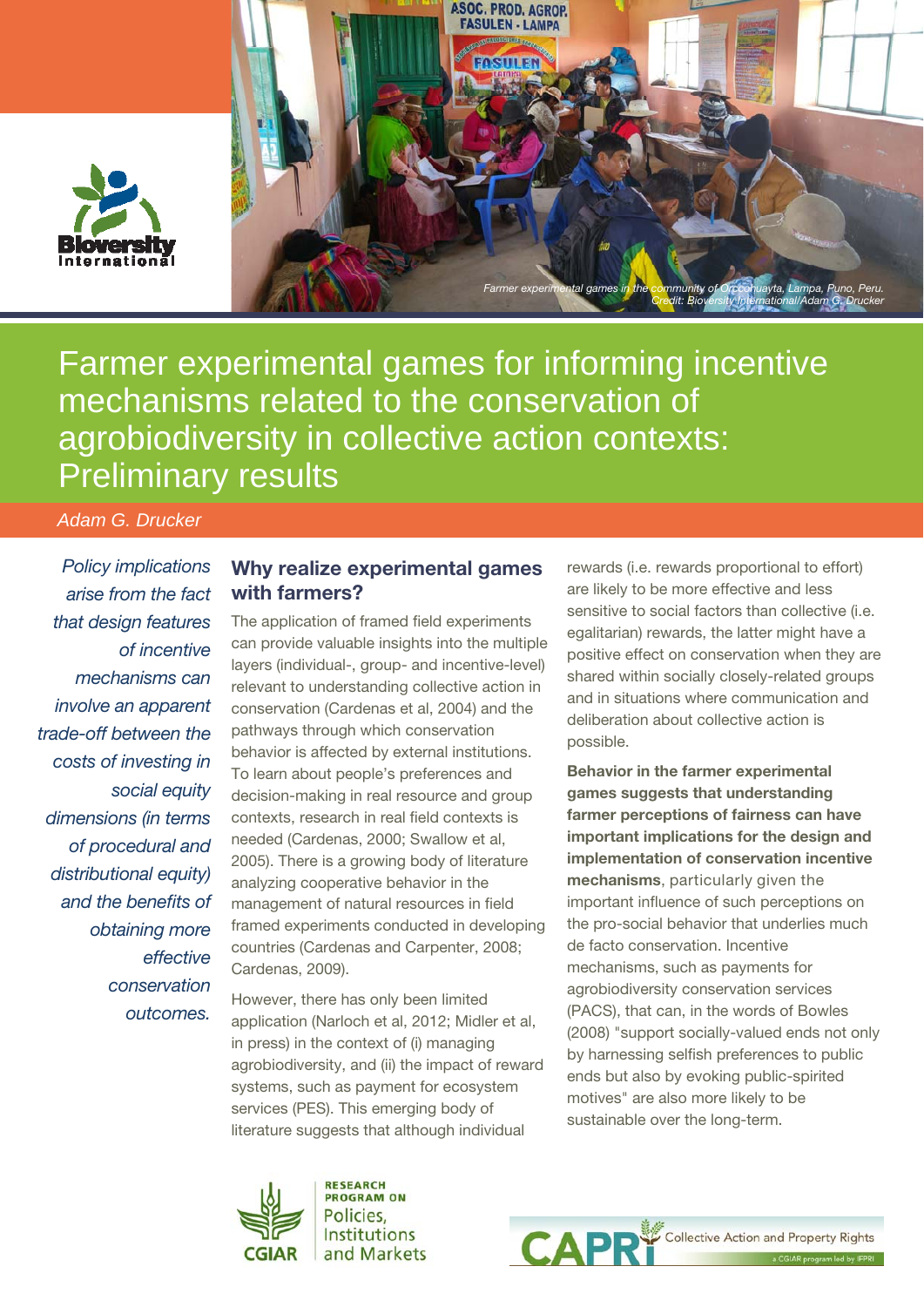

As the Peruvian government moves closer to implementing an up-scaled PACS scheme<sup>1</sup>

for quinoa, amaranth and other crops, the importance of gaining improved understanding of how such a scheme may be designed in practice to be both effective and account for procedural justice (including the recognition of perceptions of fairness) has become increasingly critical.

## Setting up the experimental games

This new round of games explores how effective (in terms of conservation outcomes) individual/proportional rewards are compared to collective/ egalitarian rewards, depending on whether the way those rewards are to be shared is imposed exogenously (top-down) or endogenously (bottomup). In the bottom-up endogenous approach, groups have the

opportunity to decide collectively which payment (proportional to effort or egalitarian) method they prefer to receive via a voting procedure. These two variables (group formation and type of reward) are designed to test if:

- different reward types would affect behavior in terms of conservation outcomes;
- involving farmers in the process of choosing the reward type to be implemented would impact conservation outcomes; and

 the constitution of groups – random or autonomously selected – affected conservation outcomes.

# Carrying out the experimental games

Games were carried out between February and March 2016 in seven Aymara and eight Quechua communities around the Titicaca basin in Peru, involving 252 participants in total. The communities were selected with the assistance of local experts covered communities known to be interested in the maintenance of quinoa landraces. The games were applied to community groups of 12-20 participants, divided into a number of sub-groups of four each.

Each participant in each community sub-group played a sequence of three games. Each sequence is called a treatment. Four treatments were played with sub-groups formed randomly (treatments 1 to 4) and two with farmers allowed to autonomously select their own sub-groups (treatment 5 and 6). Table 1 summarizes treatment combinations.

Following the experimental game, a socioeconomic survey was conducted with each participant, collecting a range of data including demographic information, landholdings, and family relations, distance between group members, and frequency of collaboration.

#### Table 1. Experimental Games Sequence/Treatment Combinations

| <b>TREAT-</b><br><b>MENT</b> | <b>SUB-GROUP</b><br><b>FORMATION</b> | <b>GAME 1</b>   | <b>GAME 2 (REWARD TYPE)</b>  | <b>GAME 3</b> |
|------------------------------|--------------------------------------|-----------------|------------------------------|---------------|
| 1                            | Random groups                        | <b>Baseline</b> | Baseline                     | Baseline      |
| $\overline{2}$               | Random groups                        | <b>Baseline</b> | Top-down Egalitarian reward  | Baseline      |
| 3                            | Random groups                        | Baseline        | Top-down Proportional reward | Baseline      |
| 4                            | Random groups                        | Baseline        | Bottom-up reward             | Baseline      |
| 5                            | Autonomous selection                 | <b>Baseline</b> | Top-down Egalitarian reward  | Baseline      |
| 6                            | Autonomous selection                 | Baseline        | Top-down Proportional reward | Baseline      |

1 Developed at the request of the Peruvian Ministry of Environment (MINAM) and with a number of preparatory elements/recommendations now incorporated into MINAM's 2015 programme of work, see: Drucker, A. G. 2014. Incentivos para la Conservación de los Recursos Genéticos de la Agrobiodiversidad: Perfil de un Programa. Lima, Peru. MINAM/MEF/Euro Eco Trade.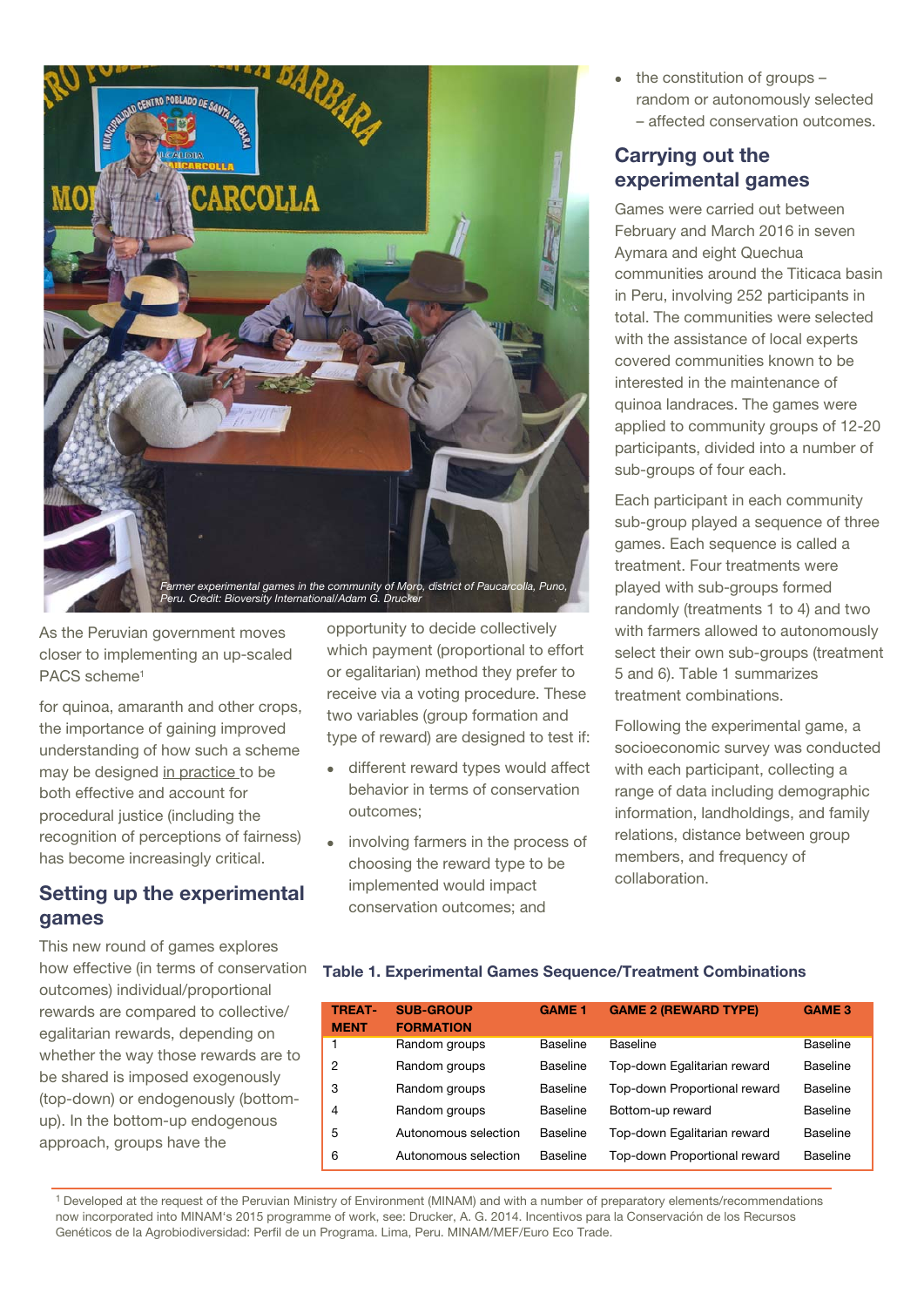

# Main findings

- When imposed by an external entity, proportional rewards increase conservation effectively while egalitarian rewards do not.
- When farmers have the possibility to choose between both types of rewards, they prefer the egalitarian one. As a result, they end up making lower levels of conservation and thus have lower payoffs.
- When farmers can choose their preferred reward type, the egalitarian one performs better than when it is imposed. This suggests that allowing farmer communities to determine their own group reward mechanisms/ conditions may be expected to increase their willingness to participate and thus undertake conservation activities.
- When farmers can choose their group peers, they conserve/ cooperate more than when their group is randomly assigned.

 No crowding-in or crowding-out of intrinsic motivations relative to the baseline was found following removal of the incentive mechanism.

## Implications for designing conservation incentive mechanisms

- Improved understanding how group social dynamics and reward mechanisms affect conservation behavior, including through an exploration of issues of "fairness" (both distributive and procedural) and how this can impact willingness to participate in group reward schemes.
- Support for the current design of PACS schemes in Peru and elsewhere, with their high levels of "procedural justice" (i.e. farming communities free to choose to participate or not, select which of the priority landraces to conserve, identify specific farmer group participants and lands upon which to realize such activities, as well as

determine their own level of in-kind rewards and whether these will be distributed on an egalitarian or proportional basis).

- Findings point towards policy implications arising from the fact that there is an apparent trade-off to be overcome between the costs of investing in social equity dimensions (in terms of procedural and distributional equity dimensions) and the benefits of obtaining more effective conservation outcomes.
- Identification of new applied areas of research, for example related to what design features of incentive mechanisms that secure procedural justice minimize transaction costs and at the same time reap the benefits of more effective outcomes? Such possible tradeoffs may be important to account for and ways to do so can be sought through complementary framed field experiments and more qualitative focus groups with potential PES implementers and experts in the area who would be able to suggest ways in which transaction costs may vary through different farmer participatory methods.